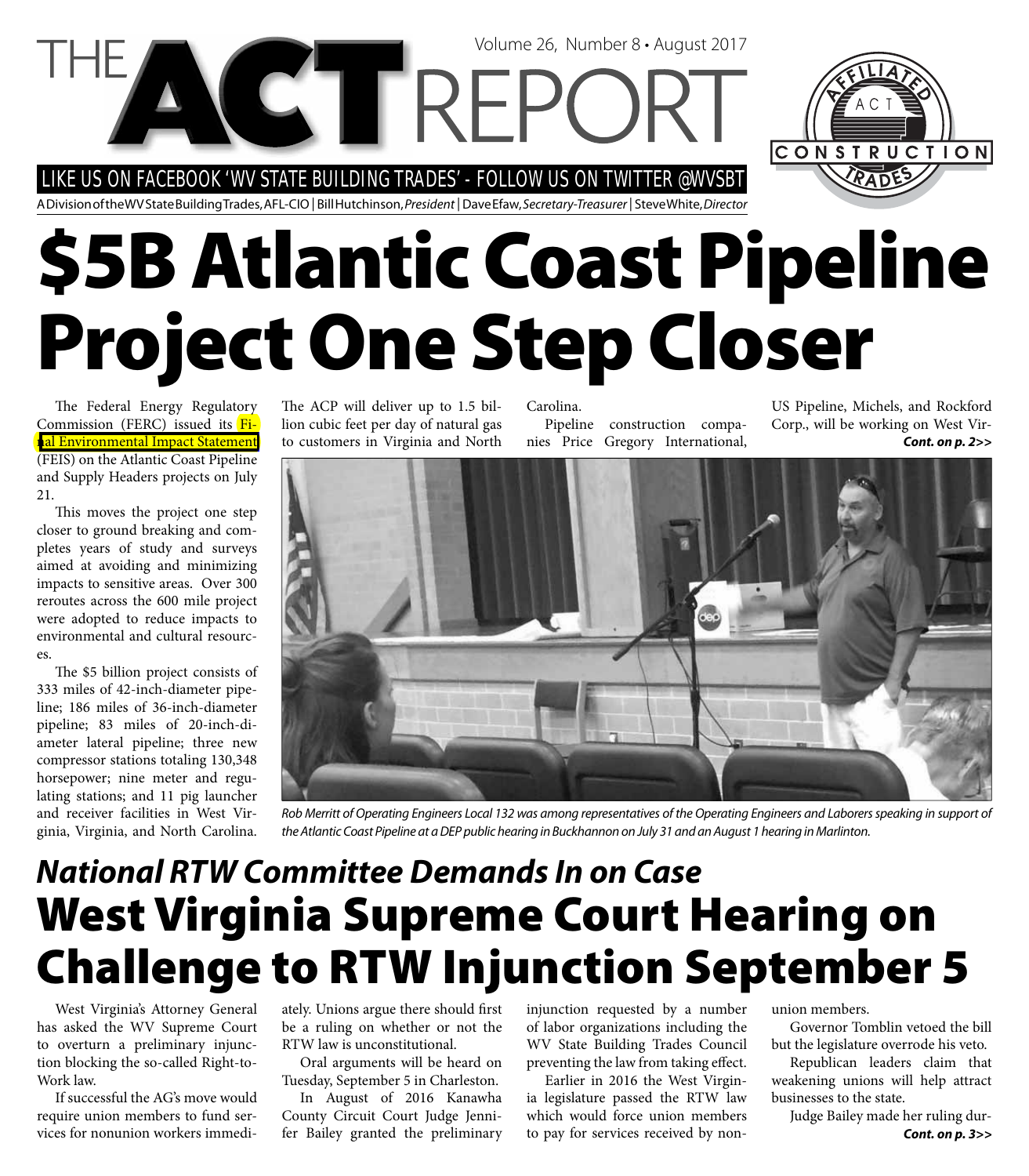## **Governor Justice Switches Political Parties**

Elected as a Democrat, Governor Jim Justice switched to become

a member of the Republican Party.

The significance of the change is unclear because at the same time Governor Justice has said he will stick with his same policies.

The announcement came as President Donald Trump made an appearance in

Huntington on August 3.

"What matters to us most is what

"What matters to us for key positions," said Dave Efaw, Secretary-Treasurer of the WV State Building Trades. A c c o r d i n g to news reports

#### **Dafe Efaw,**

Secretary-Treasurer WV State Building Trades

**Alaska Governor** 

**Signs Responsible** 

**Contracting Order**

change until the day it happened.

"Governor Justice's decision to

the Governor does and who he picks

and Health Administration

• Alaska Wage and Hour Act • Alaska Workers' Compensa-

• Fair Labor Standards Act • Davis-Bacon and Little Davis-

Safety Standards Act

Contract Work Hours and

• National Labor Relations Act • Employment Security Tax

The Department of Administration will also consider regulations to address debarment and suspension of contractors who have serious violations of workplace safety and labor

In sharp contrast republican leaders in the West Virginia legislature attempted to outlaw all responsible contractor language entered into by

Their effort failed on the last day of the legislative session due to opposition from elected city and county

The WV AFL-CIO issued a statement soon af-

many, if not all of the Governor's staff and Cabinet Secretaries were unaware of the

switch political parties is unnerving. But given his vow to only pursue legislation that helps working families succeed, we are hopeful that he will use his position as the most powerful Republican state official to steer

the Republican legislative leadership away from its current War on Working Families."

As the ACT Report goes to press no changes to the Justice administration have been announced. ■



Governor Jim Justice takes the podium to announce his switch to the Republican Party at an August 3 Huntington event with President Donald Trump looking on.

# *Atlantic Coast*

### *Continued from Page 1*

ginia sections of the pipeline project which will be built with union workers under the National Pipeline Agreement.

Bids for the compressor and metering stations have not yet been awarded.

The Supply Header Project is included in the FEIS but is a different set of contractors. Ace Pipeline, a union contractor out of Clendenin near Charleston, will install 37 miles of 30 inch pipeline for the project. Still to be awarded are contracts for a meter and regulation station and upgrades to four existing compressor stations.

FERC wrote in the FEIS that "based on the implementation of impact avoidance, minimization, and mitigation measures, we have concluded that most of the impacts from construction and operation of ACP and SHP, when added to the impacts of other projects, would not result in

a significant cumulative impact on the environment."

The issuance of the FEIS starts a 90-day federal authorization period. If FERC determines the proposed pipeline meets the "public convenience and necessity" it will issue the project certificate.

For the past six months, and until early August, FERC did not have enough members for a quorum creating a problem for final approval of the pipeline.

However in early August the U.S. Senate confirmed two of President Donald Trump's nominations to the Commission which now has three of five members

In West Virginia the DEP recently held public hearings in Upshur and Pocahontas County for comments to water quality permits for the pipeline.

The permits are needed for erosion control and stream crossings.

While republican leaders in West Virginia often try to destroy labor unions, some republican leaders in other states actually help working families.

Republican Governor Bill Walker of Alaska has stepped up enforcement of workplace safety and health laws, wage and hour protections, and efforts to combat worker misclassification.

On July 27 Walker signed the Responsible Contracting Administrative Order, which will embed safety, health and labor rights compliance in the State's contracting processes.

The Responsible Contracting Administrative Order requires the Department of Administration to work with the Department of Labor and Workforce Development and the Department of Transportation and Public Facilities to develop regulations that ensure state contracts are awarded to businesses that comply with state and federal labor laws, including:

• Alaska Occupational Safety

most is what the Governor does and who he picks for key positions,"

ter the announcement.

laws

tion Act

Bacon Acts

Laws

any public agency.

officials.  $\blacksquare$ 

laws.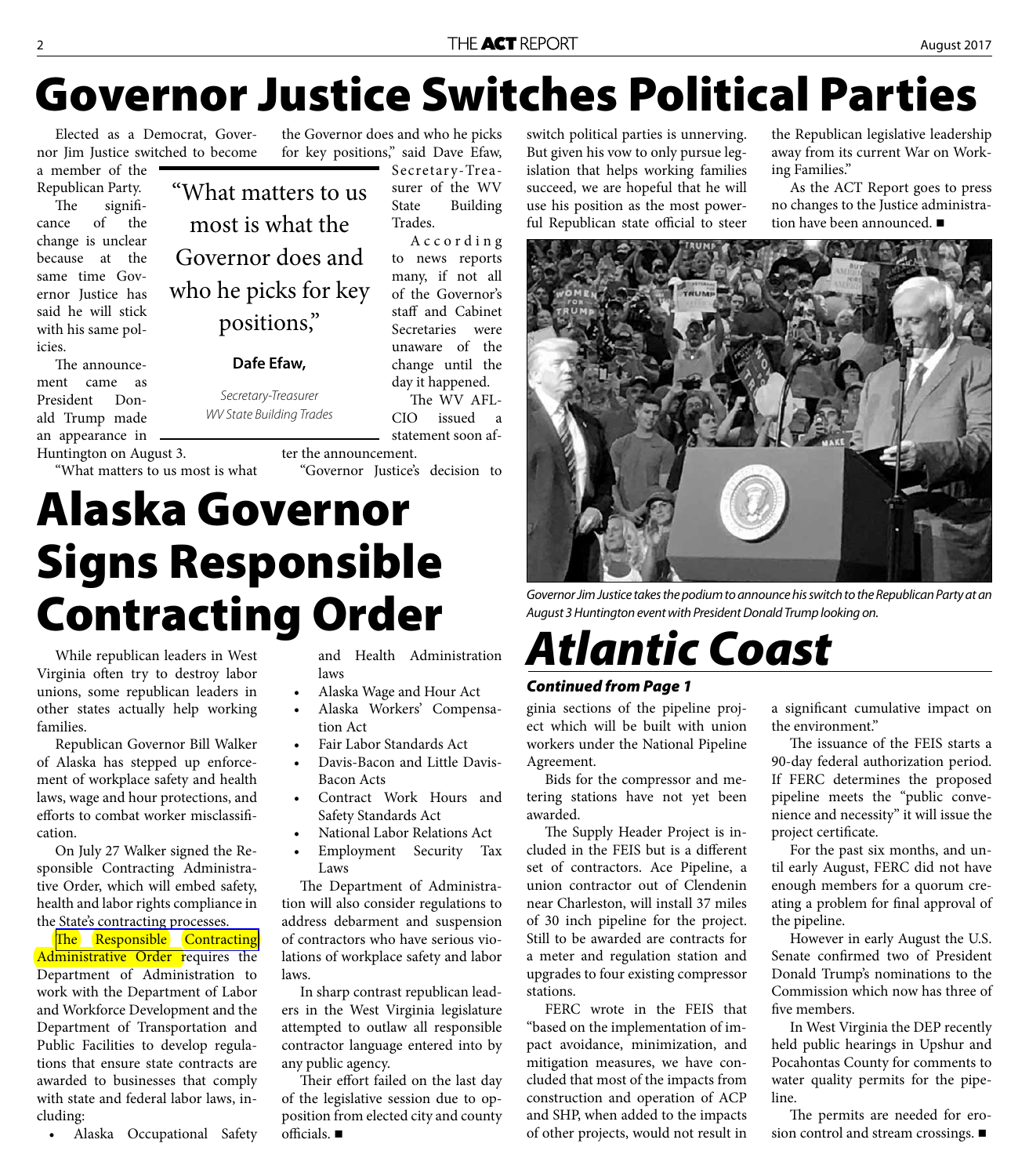## **UA Local 486 Wants Applications for WV Apprenticeship**

[UA Local 486 Plumbers & Steam](www.ualocal486.com/)fitters Joint Apprenticeship Training Committee is accepting applications for their Martinsburg, WV apprenticeship through August 31, 2017.

The program teaches pipefitting, plumbing, welding and HVACR skills. Starting pay is \$15.68 plus benefits.

Applications can be submitted at Borlie Mechanical, 5521 Tabler Station Road, Inwood, WV 25428 (see Robert Parker), Monday through Friday from 7:00 AM to 4:00 PM.

There is a \$75.00 non-refundable processing fee, payable by money order only, due at time of application.

You can also apply on line at www. getpiping.com.

If you would like an application mailed or have any questions, please call 410-866-5313 and press "0" for the operator.

Applicants must have a high school diploma or equivalent, a valid driver's license, and be eligible to work in the US. Applicants must be able to obtain a Maryland Plumber and HVAC apprentice license, and WV Plumber and HVAC apprenticeship licenses. A drivers license or valid government issued ID is required at time of application.

A math test, as well as a physical and drug screening will be required.

No applicant shall be rejected because of race, creed, color, sex or national origin.

### *WV Supreme Court*

#### *Continued from Page 1*

ing the first hearing on the case held in August.

She then issued a written ruling February 23 of this year.

Core to the case is West Virginia's constitution.

Many violations are claimed including that RTW is an unconstitutional taking of property.

Judge Bailey summarized the argument in her decision to grant a [preliminary injunction.](http://www.actwv.org/library/WV%20AFL%20CIO%20v%20Gov.%20Tomblin%20Superseding%20Order%20PI.pdf)

"The Plaintiffs argue that forcing union members to pay dues to support the provision of services to 'free riders' confiscates that portion of their dues to benefit others," wrote Bailey.

The West Virginia State Attorney General's office petitioned the WV Supreme Court in March of 2017 for expedited consideration of their effort to override the injunction.

By a 3 – 2 vote the court declined expedited consideration and said the AG's office should "seek a final order from the [Kanawha County] court and then pursue an appeal if appropriate."

However the court did schedule a hearing on the preliminary injunction appeal.

That appeal will be heard next month.

Judge Bailey has yet to rule on the unions motion to permanently enjoin the law.

In a related matter, the anti-union Right-to-Work Foundation is appealing a separate decision by Judge Bailey in the case.

Minutes before the hearing on the permanent injunction held on December 2, 2016 the RTW group asked to intervene on behalf of a worker at the Greenbrier.

Judge Bailey denied their request. The group had filed friend of the court briefs in the case.

The WV Supreme Court set a deadline of August 17 for unions to submit paperwork and will then decide on whether or not to have a hearing on the issue.

### **More Problems at Crum**



This picture from the new Crum Elementary school under construction in Wayne County shows poor quality workmanship. The project has had numerous quality issues and was the site where workers from Honduras and Mexico were videoed. The job was suppose to be ready for the start of school this month but may not. General contractor Swope Construction was awarded the \$11 million general trade's portion of the \$17 million project in November of 2015.

## **Labor Day Events**

#### **Marietta, Ohio**

To kick off the Washington County Fair on Labor Day Weekend a Parade will be held in Marietta on Saturday, September 2. The line-up is at 8:00 AM on 6th Street (between Food-4-Less and the Stadium). The parade starts at 10:00 AM.

*www.facebook.com/Washington-County-Fair*

#### **Portsmouth, Ohio**

As part of their annual River Days event Portsmouth Ohio has a Labor Day Weekend parade on Saturday.

The parade line-up begins at 9:00 AM at Spartan Stadium, up river of Shawnee State University. Billed as the largest daytime parade in Ohio with 236 entries last year, the parade starts at 11:00 AM. Entertainment is throughout the weekend.

*www.facebook.com/portsmouth. riverdays*

#### **Catlettsburg, Kentucky**

The Catlettsburg Labor Day parade line-up begins at 8:30 AM on Labor Day Monday near the Oakland Avenue Baptist Church, 3265 Oakland Ave. The parade begins 10:00 AM.

Also on Labor Day at 8:30 PM the Oak Ridge Boys perform at the main stage located on 29th Street near the Boyd County Court House, downtown Catlettsburg.

*www.facebook.com/Catlettsburg-Labor-Day*

#### **Paden City, West Virginia**

Perhaps the longest running Labor Day Parade event in West Virginia is at Paden City. This year the parade will be on Monday at 1:00 PM with other events all weekend.

**Charleston, West Virginia** See page 4. ■